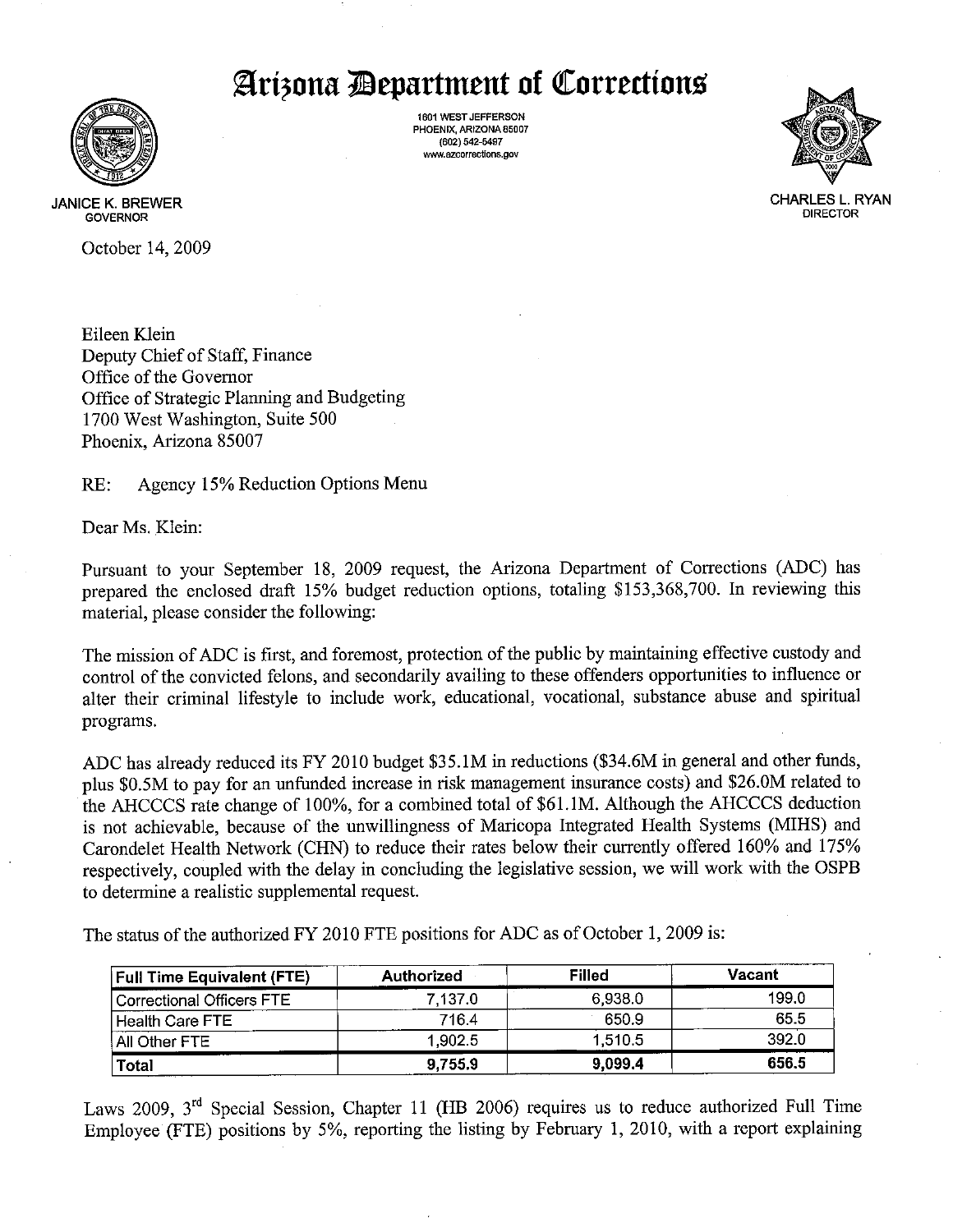how the reductions were accomplished (through elimination or Reduction In Force [RIF]) by June 1, 2010.

Lastly, HB 2010 may result in the privatization of the entire prison system (Concession Agreements) except for the ASPC Yuma, and the privatization of all of inmate Health Services, which will result in a reduction of FTEs far greater than the 5% cited in HB 2006.

Despite the ongoing reductions in our budget, the prison population continues to grow. The constant indicator is the ADC ten year forecast that the prison population will continue to grow at a rate of 151.0 inmates per month (124.5 male inmates and 26.5 female inmates). Although the Department of Public Safety (DPS) has reported a 30.3% decrease in reported property and violent crimes from calendar year 2002 to calendar year 2008, the prison system has experienced a corresponding 23.7% increase of inmates convicted and imprisoned for these same reported crimes.

### ADC Admissions & Releases FY 2005 to FY 2009

| <b>Fiscal Years</b> | <b>Admissions</b> | <b>Releases</b> | <b>Net Change</b> | <b>Monthly Growth</b> |
|---------------------|-------------------|-----------------|-------------------|-----------------------|
| FY 2009             | 22,316            | 20,776          | 1,540             | 128                   |
| FY 2008             | 21.423            | 19,565          | 1,858             | 155                   |
| FY 2007             | 20,910            | 18,619          | 2,291             | 191                   |
| FY 2006             | 20,074            | 17,850          | 2,224             | 185                   |
| FY 2005             | 17,470            | 16,341          | 1,129             | 94                    |
|                     | Average           | <b>Monthly</b>  | Growth            | 151                   |

### July 1999 thru June 2009

| <b>Historical Growth Rate</b> | 5 Years                  | <b>Percentage Growth</b> |  |  |
|-------------------------------|--------------------------|--------------------------|--|--|
| 5 Years                       | July 1999 thru June 2004 | 3.86%                    |  |  |
| 5 Years                       | July 2004 thru June 2009 | 5.02%                    |  |  |
| 10 Years                      | July 1999 thru June 2009 | 4.44%                    |  |  |

| <b>Current 10 Year Growth Projection</b> | <b>Average Monthly Growth</b> | <b>Annual Growth %</b> |
|------------------------------------------|-------------------------------|------------------------|
|                                          | 151                           | $3.77\%$               |

Given the 15% Reduction Target of \$153,368,700, we have assessed the viability of this exercise, and thus have subdivided it into five (5) reduction categories/strategies.

The Administrative Reductions will impact permanent staff considerably, resulting in the loss of personal income, which likely will result in higher employee turnover. Please note in the enclosure that the first six reductions  $(1-6)$  represent a direct loss of income and a RIF  $(\$5,113,000)$ .

This RIF will eliminate 150.0 FTE with an average salary of  $$44,800 +$  an ERE of 20.2%. These FTE will be in addition to the 127.0 FTE that were already cut with related funding reductions as part of the initial FY 2010 Lump Sum Reductions. Thus, it will take further evaluation, as well as the outcome of the privatization of Health Services and/or the Concession Agreements to fully ascertain the total reductions.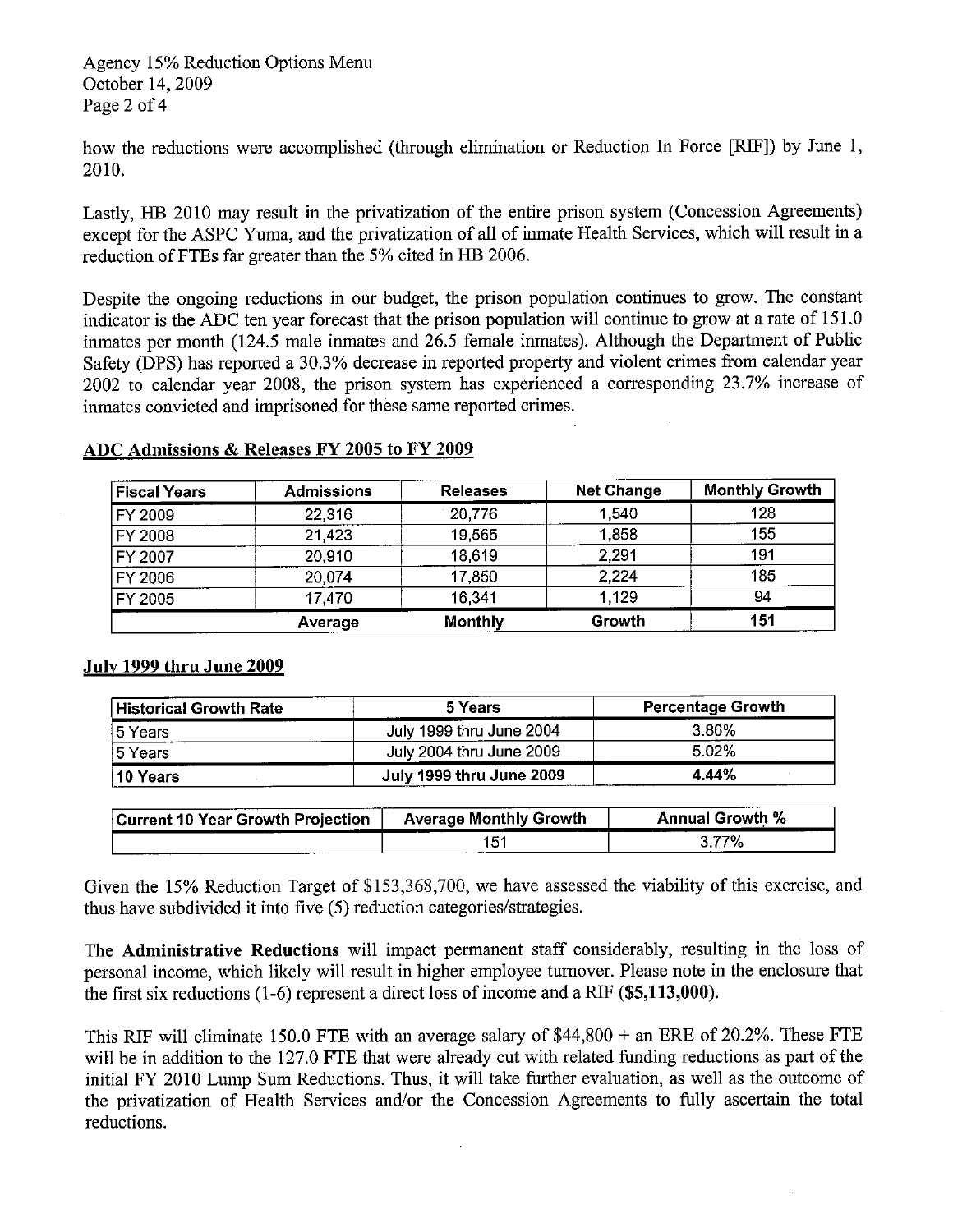Agency 15% Reduction Options Menu October 14, 2009 Page 3 of 4

The **Programmatic Reductions** represent cuts (7-14) that may negatively impact the inmate population and contract providers. Please note these reductions reflect that the contract providers put up their 'fair share' in this endeavor. However, until such time as notifications are made the response remains unknown (\$5,207,800).

The Alternative to Incarceration mechanisms (15-17) accelerate the release of prisoners, which are already within statutory authority and would not require a change in legislation. However, the 'early' release of prisoners may result in a negative public response as well as potential impacts to public safety. Education of the public and proactive advisement will be the key (\$435,400).

Dramatic and substantive Criminal Code/Legislative Changes (18-20) would be required, in order to identify approximately \$49.6M in additional cuts.

- The Department of Corrections is amenable to expansion of the criteria for Home Arrest, given the improvements and enhancements in electronic monitoring. A review or expansion of the criteria warrants discussion (\$27,253,500).
- The confinement of convicted felons for individuals who are sentenced to ADC and will serve less than one year in ADC are to be incarcerated in the county jail - transferred from ADC back to the jails effective January 1,  $2010$  (\$20,043,700).
- The confinement of convicted felons for individuals who are sentenced to ADC and will serve  $\bullet$  . less than one year in ADC are to be incarcerated in the county jail – not to be admitted to ADC effective January 1, 2010 (\$2,265,300).

In order to achieve the remainder of the 15% target, other changes to Criminal Code/Legislative Changes (21-24) would be required (\$93.1M).

- Truth-In-Sentencing Reduction to 25% time served for felony classes 4, 5 and 6 minimum or  $\bullet$ medium custody (\$49,053,700).
- Truth-In-Sentencing Reduction to 50% time served for felony classes 1, 2 and  $3 \text{minimum}$  or  $\bullet$ medium custody (\$8,350,900).
- Deportation of the criminal alien population without serving any defined percentage of the  $\bullet$ sentence imposed (\$23,660,000).
- Although this population has not been quantified nor has criteria been established, in order to  $\bullet$ achieve the 15% reduction target, a significant number of violent offenders would have to be released (\$11,985,400).

The exercise for ADC was to identify \$153,368,700 in cuts to represent the 15% reduction target. The ramifications of these changes to Arizona communities:

- The closures of all out of state prison contracts.  $\bullet$
- The potential risk to public safety if 13,000+ prisoners are released.  $\bullet$
- The closures of 15 prison units will economically devastate the Arizona communities:  $\bullet$ 
	- o The Douglas Prison Complex (5 units) in its entirety will close.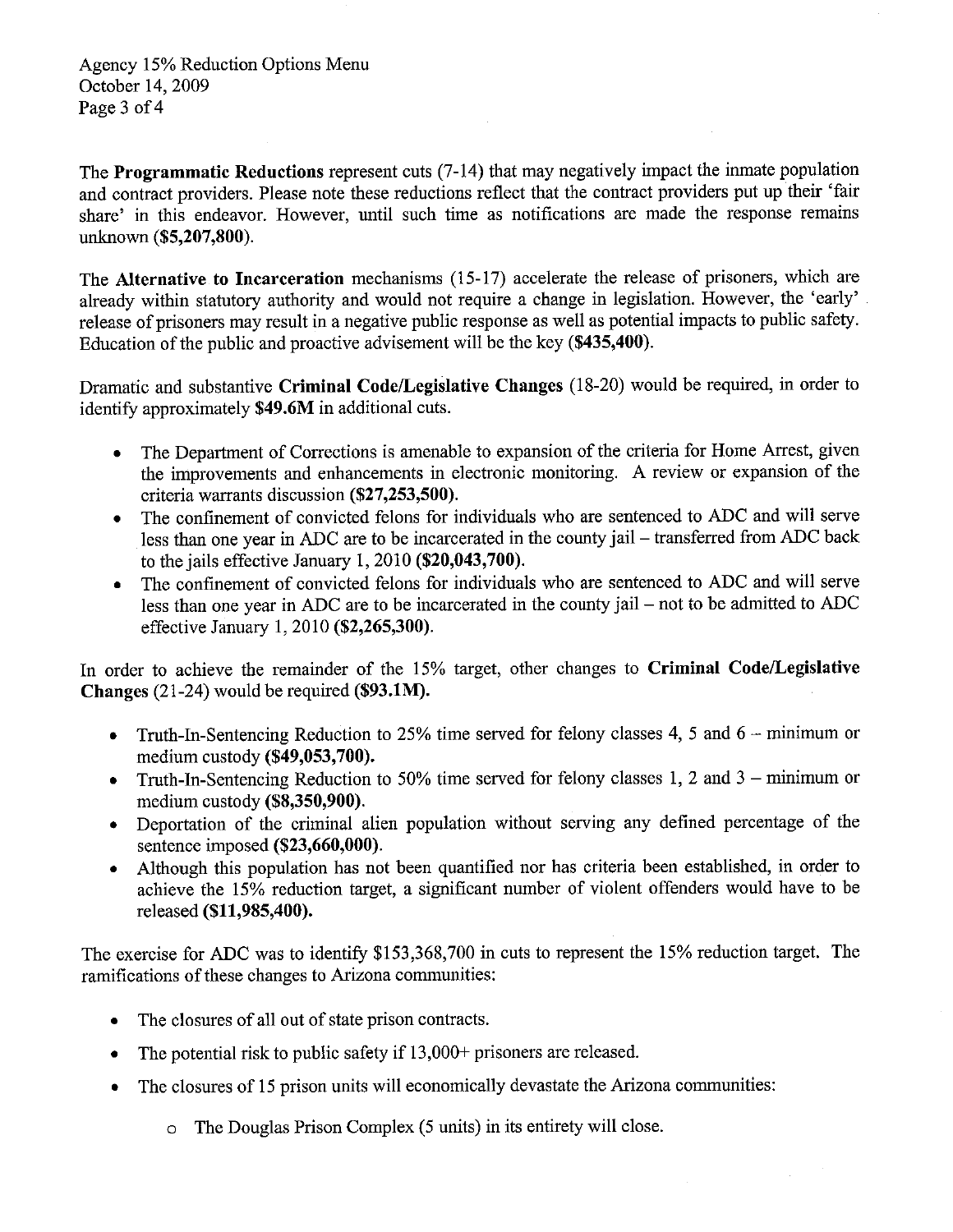Agency 15% Reduction Options Menu October 14, 2009 Page 4 of 4

- Four (4) of the ten (10) units in Florence/Eyman will close.  $\circ$
- The Globe Prison will close.  $\circ$
- The Fort Grant Prison will close.  $\Omega$
- The Apache Prison will close.  $\circ$
- One  $(1)$  of the two  $(2)$  units in Winslow will close.  $\circ$
- The Female Release Center in Tucson will close.  $\circ$
- Two (2) of the seven (7) female units at Perryville will close.  $\circ$
- The retraining/reclassification of dozens of employees to become Community Corrections Officers.
- The reduction in force (RIF) of more than 1,500 employees from the ranks of prison personnel.  $\bullet$
- Budget, staffing and programmatic cuts will lead to increased levels of inmate idleness and will  $\bullet$ result in greater risk to staff and inmate safety.

Rewriting the criminal code and releasing thousands of prisoners is neither realistic nor in the best interest of public safety. Releasing thousands of prisoners because of the budget deficit will place the public at risk and is akin to turning our back on the law-abiding citizens of Arizona.

Tharles L. Ry Director

Enclosure

Richard Bark, Deputy Chief of Staff, Policy cc: Brian C. McNeil, Deputy Chief of Staff, Operations Scott Smith, Director, Legislative Affairs File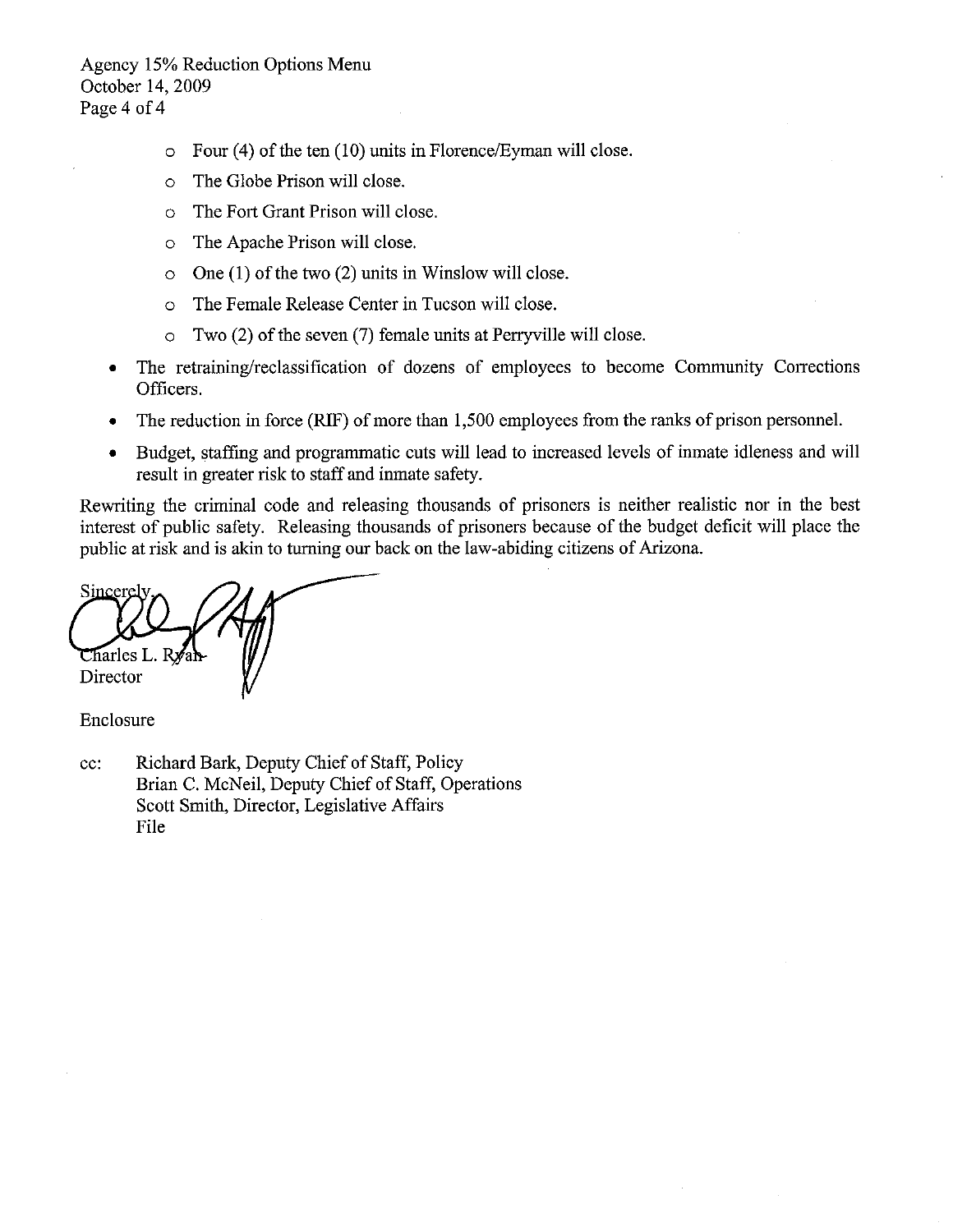| <b>ISSUE</b><br><b>NUMBER</b> | <b>ISSUE NAME</b>                                                 | FTE.<br>Reduction | Released<br>Inmates | ANNUALIZED<br><b>SAVINGS AMOUNT</b> | JAN. 1 - JUN. 30<br><b>SAVINGS</b> |
|-------------------------------|-------------------------------------------------------------------|-------------------|---------------------|-------------------------------------|------------------------------------|
|                               |                                                                   |                   |                     | (26 Pay Periods)                    | (12 Pay Periods)                   |
|                               | <b>15% Reduction Target</b>                                       |                   |                     |                                     | 153,368,700                        |
|                               | <b>Administrative Reductions</b>                                  |                   |                     |                                     |                                    |
| 1                             | Eliminate Medical Stipend                                         |                   |                     | (240,000)                           | (110, 800)                         |
| $\overline{c}$                | Eliminate Hazard Pay                                              |                   |                     | (1,560,000)                         | (720,000)                          |
| 3                             | Eliminate Education Stipend                                       |                   |                     | (733, 200)                          | (338, 400)                         |
| 4                             | Suspend Teachers Special Pay Plan                                 |                   |                     | (105,600)                           | (48, 700)                          |
| 5                             | Eliminate Medical Shift Differential                              |                   |                     | (362,000)                           | (167, 100)                         |
| 6                             | Reduction In Force (RIF)                                          | (150.0)           |                     | (8,077,400)                         | (3,728,000)                        |
|                               | Subtotal of Administrative Reductions                             | (150.0)           |                     | (11,078,200)                        | (5, 113, 000)                      |
|                               | <b>Programmatic Reductions</b>                                    |                   |                     |                                     |                                    |
| 7                             | Reduce WIPP Payments by An Additional 5%                          |                   |                     | (367, 800)                          | (183,900)                          |
| 8                             | Increase Inmate Medical Visit Co-Pay Increase to \$5 per Visit    |                   |                     | (92,000)                            | (46,000)                           |
| 9                             | Increase Cost of Staff Housing - Quadruple (4x)                   |                   |                     | (180,000)                           | (90,000)                           |
| 10                            | 5% Food Contract Decrease                                         |                   |                     | (2,060,000)                         | (1,030,000)                        |
| 11                            | 5% Service Contracts                                              |                   |                     | (650,000)                           | (325,000)                          |
| 12                            | Eliminate the Sex Offender Treatment Program                      | (7.0)             |                     | (450,000)                           | (207, 700)                         |
| 13                            | <b>ACI Fund Sweep</b>                                             |                   |                     | (1,000,000)                         | (1,000,000)                        |
| 14                            | 5% Private Prison Rate Reduction                                  |                   |                     | (4,650,300)                         | (2,325,200)                        |
|                               | Subtotal of Programmatic Reductions                               | (7.0)             |                     | (9,450,100)                         | (5,207,800)                        |
|                               | <b>Alternative to Incarceration</b>                               |                   |                     |                                     |                                    |
| 15                            | Temporary Release for Criminal Aliens                             |                   | (247)               | (617, 500)                          | (308, 800)                         |
| 16                            | Early Release for Low Risk Offenders                              |                   | (31)                | (78,000)                            | (39,000)                           |
| 17                            | <b>Waive Community Supervision</b>                                |                   |                     | (175, 200)                          | (87,600)                           |
|                               | Subtotal of Alternatives to Incarceration                         |                   | (278)               | (870, 700)                          | $\overline{(435,400)}$             |
|                               |                                                                   |                   |                     |                                     |                                    |
|                               | <b>Criminal Code/Legislative Changes - ADC Supported Issues</b>   |                   |                     |                                     |                                    |
| 18                            | Home Arrest                                                       | (40.0)            | (2,896)             | (54, 958, 700)                      | (27, 253, 500)                     |
| 19                            | County Jail Incarceration - Confined Population                   | (78.0)            | (1,992)             | (40, 419, 700)                      | (20,043,700)                       |
| 20                            | County Jail Incarceration - Admissions                            |                   |                     | (4,530,600)                         | (2,265,300)                        |
|                               | Subtotal of Criminal Code Changes                                 | (118.0)           | (4,888)             | (99,909,000)                        | (49, 562, 500)                     |
|                               | Criminal Code/Legislative Changes - ADC Non-Supported Issues      |                   |                     |                                     |                                    |
| 21                            | Truth-In-Sentencing Reduction to 25% - Felony Classes 4, 5, and 6 | (704.0)           | (4,689)             | (98, 107, 300)                      | (49.053,700)                       |
| 22                            | Truth-In-Sentencing Reduction to 50% - Felony Classes 1, 2, and 3 | (143.0)           | (816)               | (16, 701, 700)                      | (8,350,900)                        |
| 23                            | Criminal Alien Deportation - Confined Population                  | (407.0)           | (2, 415)            | (47, 712, 100)                      | (23,660,000)                       |
| 24                            | Release of Violent Offenders - Population to be Determined        | <b>TBD</b>        | <b>TBD</b>          | (24, 169, 500)                      | (11,985,400)                       |
|                               | Subtotal of Criminal Code Changes                                 | (1, 254.0)        | (7, 920)            | (186, 690, 600)                     | (93,050,000)                       |
|                               | <b>GRAND TOTAL</b>                                                | (1,529.0)         | (13,086)            | (307, 998, 600)                     | (153, 368, 700)                    |

**Impact of these issues will result in the closure of 3 provisional bed contracts, 15 ADC prison units, the release of 13,086inmates (32% of the inmate population) and the elimination of 1,529 state employees jobs.**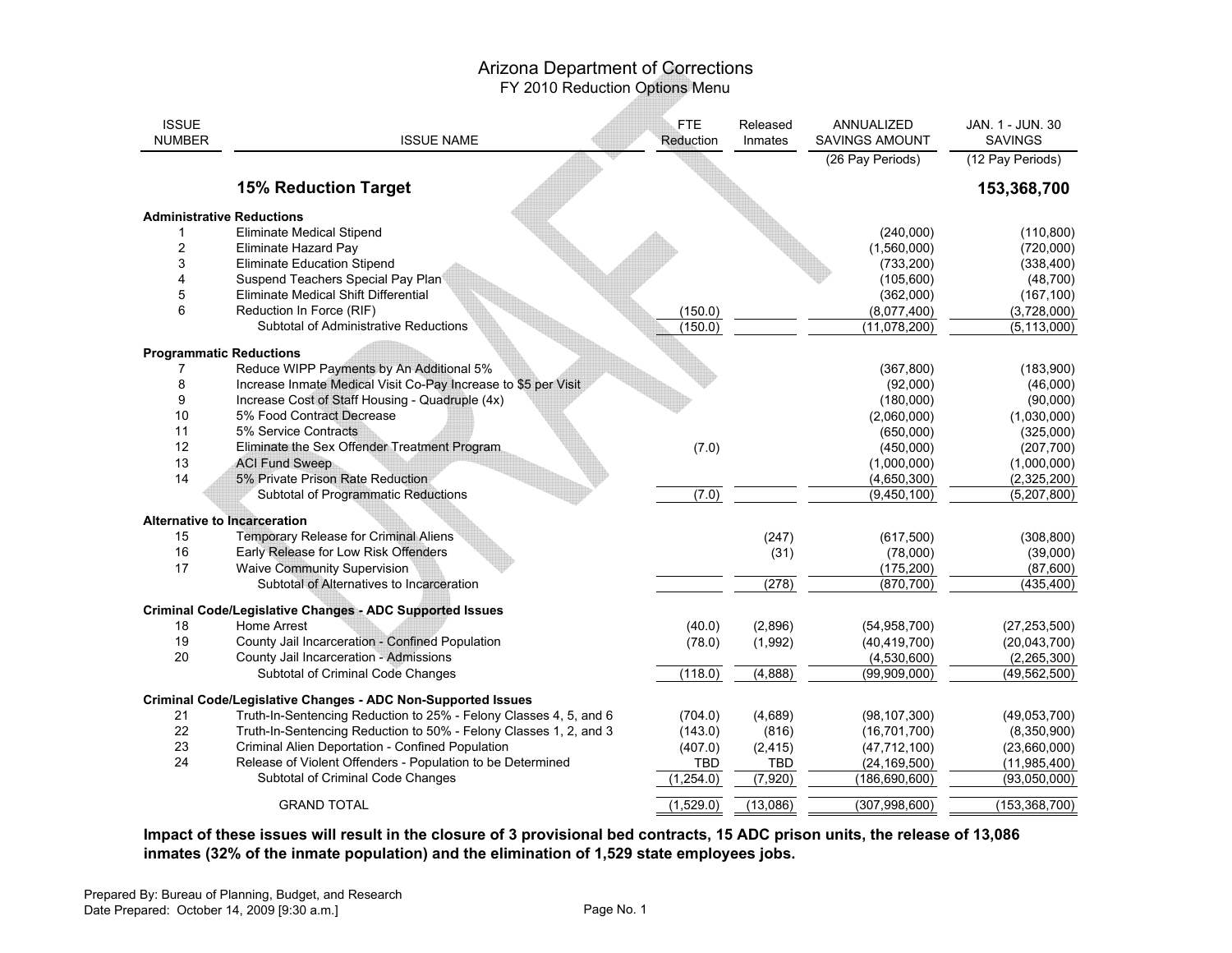# Arizona Department of Corrections

FY 2010 Reduction Options Menu

| <b>ISSUE</b><br>NUMBER | <b>ISSUE NAME &amp; IMPACT</b>                                                                                                                                                                                                                                                                                                                                                                                                                                                                                                                        | <b>FTE</b><br>Reduction | Released<br>Inmates | ANNUALIZED<br><b>SAVINGS AMOUNT</b> | JAN. 1 - JUN. 30<br><b>SAVINGS</b> |
|------------------------|-------------------------------------------------------------------------------------------------------------------------------------------------------------------------------------------------------------------------------------------------------------------------------------------------------------------------------------------------------------------------------------------------------------------------------------------------------------------------------------------------------------------------------------------------------|-------------------------|---------------------|-------------------------------------|------------------------------------|
|                        | <b>Eliminate Medical Stipend</b><br>Impact: The medical stipend is based on a fixed amount from \$1,250 up to \$4,800<br>per year or a percentage (10% or 20%) depending on years of experience. However,<br>this stipend is not available for employees hired after July 12, 2008. As of October 1,<br>2009 there were 46 employees receiving medical stipends.                                                                                                                                                                                      |                         |                     | (240,000)                           | (110, 800)                         |
| $\overline{2}$         | <b>Eliminate Hazard Pay</b><br>Impact: The hazard pay is received by security, health care and other classifications<br>in high risk units. As of October 1, 2009 there were 1,834 FTEs receiving the high<br>risk pay.                                                                                                                                                                                                                                                                                                                               |                         |                     | (1,560,000)                         | (720,000)                          |
| 3                      | <b>Eliminate Education Stipend</b><br>Impact: The education stipends are received by 323 FTE's and is based upon the<br>level of education achieved. The Correctional Series (CCO, CCO Senior, CCO<br>Supervisor, CO Sergeant, CO Lieutenant, CO Captain, CO III, and CO IV) qualifies<br>for the stipend and receives 2.5% for an associate's degree, 5.0% for bachelor's<br>degree, and 7.5% for a master's degree.                                                                                                                                 |                         |                     | (733, 200)                          | (338, 400)                         |
| 4                      | <b>Suspend Teachers Special Pay Plan</b><br>Impact: Teachers are eligible to participate in a special pay plan based on years of<br>experience and education level. As of October 1, 2009 there were 120 teachers<br>employed by the Department.                                                                                                                                                                                                                                                                                                      |                         |                     | (105, 600)                          | (48, 700)                          |
| 5                      | <b>Eliminate Medical Shift Differential</b><br>Impact: The medical shift differential is 5% if the shift starts between 1:00 p.m. and<br>4:00 p.m. and 10% if the shift starts between 10:00 p.m. and 1:00 a.m. The<br>classifications eligible for the shift differential payments are registered nurses,<br>nursing supervisors, licensed practical nurses, nursing assistants, psychiatric nurses,<br>and the correctional records series. As of October 1, 2010 94 employees were being<br>paid the shift differential. ERE is included at 20.2%. |                         |                     | (362,000)                           | (167, 100)                         |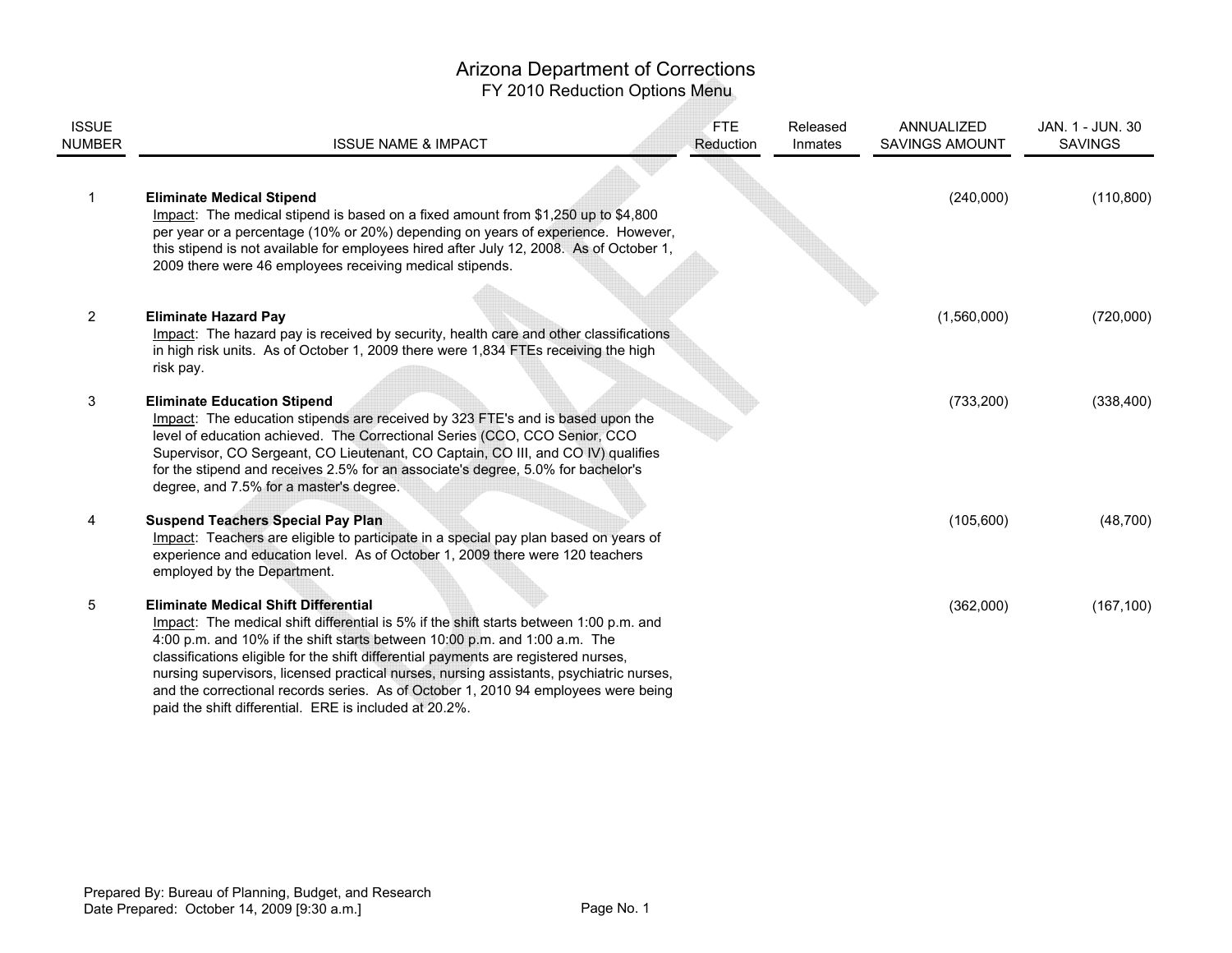| <b>ISSUE</b><br><b>NUMBER</b> | <b>ISSUE NAME &amp; IMPACT</b>                                                                                                                                                                                                                                                                                                                                                                                                                                                                                                                                                                                                                                                                          | <b>FTE</b><br>Reduction | Released<br>Inmates | ANNUALIZED<br>SAVINGS AMOUNT | JAN. 1 - JUN. 30<br><b>SAVINGS</b> |
|-------------------------------|---------------------------------------------------------------------------------------------------------------------------------------------------------------------------------------------------------------------------------------------------------------------------------------------------------------------------------------------------------------------------------------------------------------------------------------------------------------------------------------------------------------------------------------------------------------------------------------------------------------------------------------------------------------------------------------------------------|-------------------------|---------------------|------------------------------|------------------------------------|
| 6                             | <b>Reduction In Force (RIF)</b><br>Impact: A reduction of 150.0 FTE at an average salary of \$44,800 and an ERE rate<br>of 20.2% would save approximately \$3,728,000 in the second half of FY 2010 based<br>on the remaining pay periods. The reduction of 150.0 FTE along with the 127.0 FTE<br>positions that were reduced earlier this year to meet prior budget reductions would<br>total 277.0 FTE and would move the Department towards compliance with Laws<br>2009, Third Special Session, Chapter 11, Section 17 (HB 2006). This reduction will<br>continue to impact the ADC's ability to provide the level of services that are required<br>to maintain and operate a secure prison system. | (150.0)                 |                     | (8,077,400)                  | (3,728,000)                        |
| 7                             | Reduce WIPP Payment by an Additional 5%<br>Impact: At the beginning of FY 2010 WIPP hourly rates were reduced by 10% (\$.32<br>per hour to \$.29 per hour). An additional 5% cut would require a further decrease to<br>the WIPP wages of approximately \$.02 to \$.27 per hour.                                                                                                                                                                                                                                                                                                                                                                                                                        |                         |                     | (367, 800)                   | (183,900)                          |
| 8                             | Inmate Medical Visit Co-Pay Increase to \$5 per Visit<br>Impact: This option would increase inmate medical care appointment co-pays. The<br>current charge was changed at the beginning of FY 2010 from \$3 to \$4 per visit and<br>can be increased to \$5 per visit (A.R.S. 31-201.01) without additional statutory<br>change.                                                                                                                                                                                                                                                                                                                                                                        |                         |                     | (92,000)                     | (46,000)                           |
| 9                             | Increase Cost of Staff Housing - Quadruple (4x)<br>Impact: Quadrupling the cost of staff housing at ASPC's would generate<br>approximately \$180,000 in revenue. However, it is important to remember that this<br>amount would go directly to the General Fund. The projected revenue amount is<br>based on FY 2008 employee rent payments. Current rental rates are between \$10<br>and \$90 per month based on square footage.                                                                                                                                                                                                                                                                       |                         |                     | (180,000)                    | (90,000)                           |
| 10                            | 5% Food Contract Decrease<br>Impact: In FY 2010 the ADC is projecting food costs at \$41,200,000 with the cost of<br>meals at \$1.402. If the food contract were revised to allow for a 5% rate reduction<br>the revised meal cost would be \$1.332 (\$.07 reduction).                                                                                                                                                                                                                                                                                                                                                                                                                                  |                         |                     | (2,060,000)                  | (1,030,000)                        |
| 11                            | <b>5% Service Contracts</b><br>Impact: Service contracts not identified for specific reduction in other issues will<br>need to be renegotiated with vendors to reduce current contracts by 5%.                                                                                                                                                                                                                                                                                                                                                                                                                                                                                                          |                         |                     | (650,000)                    | (325,000)                          |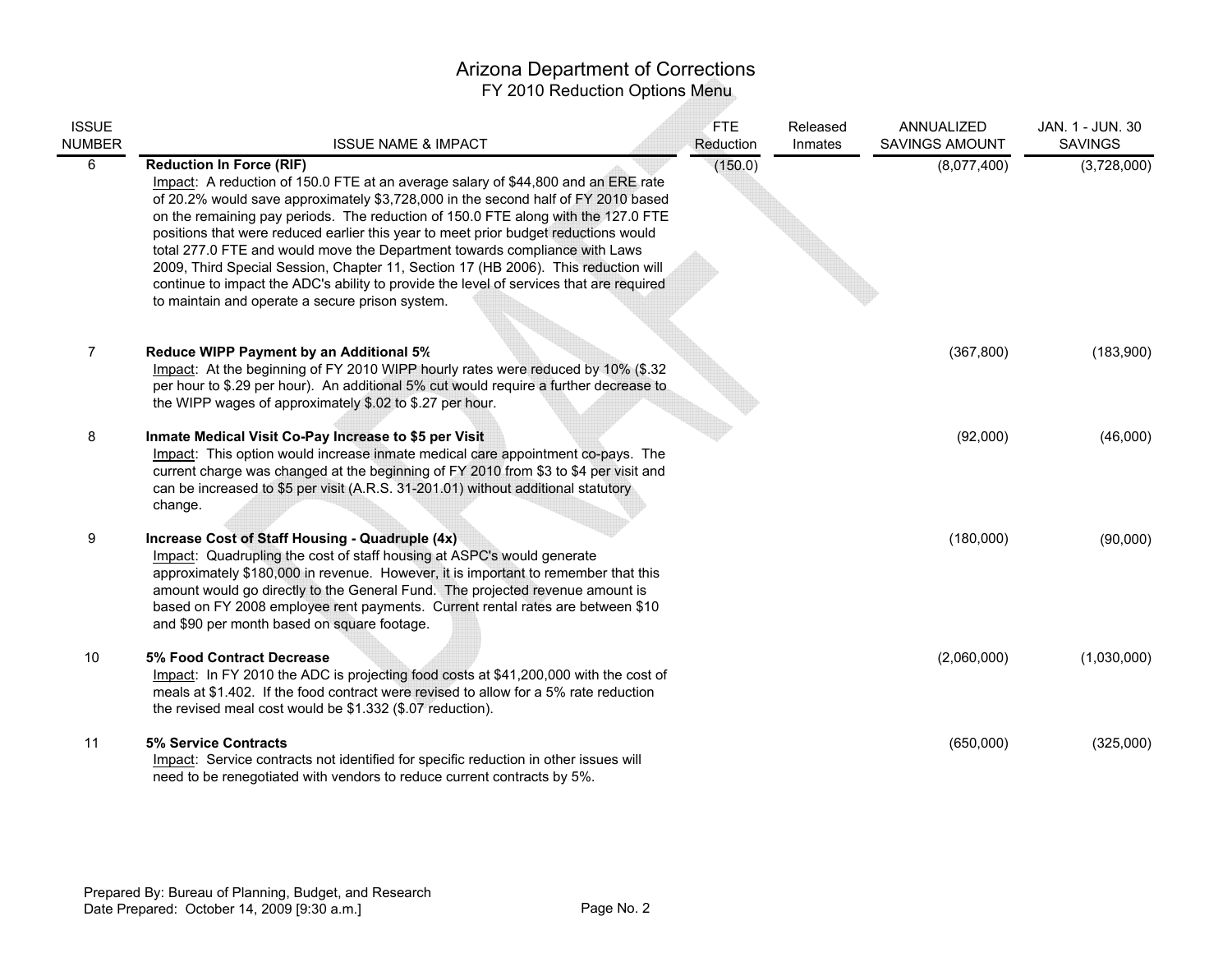# Arizona Department of Corrections

FY 2010 Reduction Options Menu

Æ

| <b>ISSUE</b><br><b>NUMBER</b> | <b>ISSUE NAME &amp; IMPACT</b>                                                                                                                                                                                                                                                                                                                                                                                                                                                                                                                                                                                                                                                       | <b>FTE</b><br>Reduction | Released<br>Inmates | ANNUALIZED<br><b>SAVINGS AMOUNT</b> | JAN. 1 - JUN. 30<br><b>SAVINGS</b> |
|-------------------------------|--------------------------------------------------------------------------------------------------------------------------------------------------------------------------------------------------------------------------------------------------------------------------------------------------------------------------------------------------------------------------------------------------------------------------------------------------------------------------------------------------------------------------------------------------------------------------------------------------------------------------------------------------------------------------------------|-------------------------|---------------------|-------------------------------------|------------------------------------|
| $\overline{12}$               | <b>Sex Offender Treatment Program</b><br>Impact: Elimination of the Sex Offender Treatment Program would save<br>approximately \$450,000 annually and result in a reduction of 7 filled positions as of<br>October 1, 2009. ERE is included at 20.2%.                                                                                                                                                                                                                                                                                                                                                                                                                                | (7.0)                   |                     | (450,000)                           | (207, 700)                         |
| 13                            | <b>ACI Fund Sweep</b><br>Impact: Reduce the Arizona Correctional industries fund balance by \$1,000,000.<br>Unlike a state agency that receives an appropriation ACI must have cash sufficient to<br>purchase materials and operating supplies to produce goods and services that are<br>manufactured or produced. Without these resources ACI has no way to generate<br>revenue and continue operations.                                                                                                                                                                                                                                                                            |                         |                     | (1,000,000)                         | (1,000,000)                        |
| 14                            | 5% Private Prison Rate Reduction<br>Impact: Reduce in-state private prison bed contract rates by 5%.                                                                                                                                                                                                                                                                                                                                                                                                                                                                                                                                                                                 |                         |                     | (4,650,300)                         | (2,325,200)                        |
| 15                            | <b>Temporary Release for Criminal Aliens (policy issue)</b><br>Impact: Allowing Criminal Aliens who do not qualify for deportation at half term to<br>qualify for Temporary Release would allow 1,235 criminal aliens to be released to the<br>US Immigration and Customs Enforcement (ICE) an average of 73 days early. This<br>estimate is based on FY 2009 release data and assumes that ICE will be able to<br>process the inmates in a timely manner. Savings is based on marginal cost of<br>\$2,500 per inmate.                                                                                                                                                               |                         | (247)               | (617, 500)                          | (308, 800)                         |
| 16                            | <b>Early Release for Low Risk Offenders</b><br>Impact: Pursuant to A.R.S. 31-281.(B).(1).(b) [SB 1291] ADC has the discretion to<br>release more inmates to the Drug Transition Program by redefining a low risk inmate.<br>Currently, a low risk inmate is required to have a score of 3 or less on his/her general<br>risk score (possible score range is 1 to 8) and violent risk score (possible score<br>range is 1 to 9). If ADC changes the score requirement from 3/3 to 4/4, it is<br>estimated an additional 156 inmates would be released 73 days earlier. This<br>estimate is based on FY 2009 release data. Savings is based on marginal cost of<br>\$2,500 per inmate. |                         | (31)                | (78,000)                            | (39,000)                           |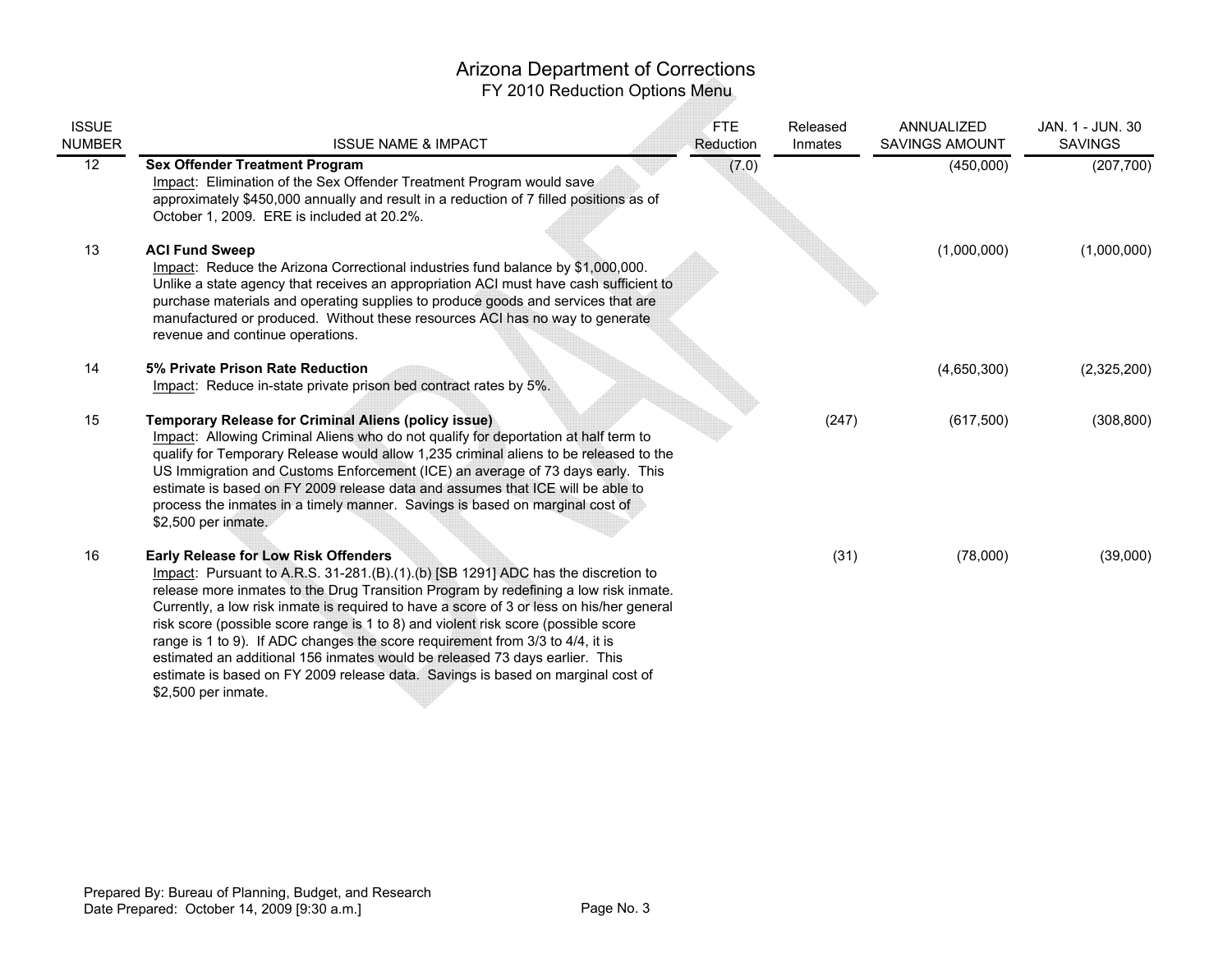| <b>ISSUE</b><br><b>NUMBER</b> | <b>ISSUE NAME &amp; IMPACT</b>                                                                                                                                                                                                                                                                                                                                                                                                                                                                                                                                                                                                                                                                                                                                                                                                                                                                                                        | <b>FTE</b><br>Reduction | Released<br>Inmates | ANNUALIZED<br>SAVINGS AMOUNT | JAN. 1 - JUN. 30<br><b>SAVINGS</b> |
|-------------------------------|---------------------------------------------------------------------------------------------------------------------------------------------------------------------------------------------------------------------------------------------------------------------------------------------------------------------------------------------------------------------------------------------------------------------------------------------------------------------------------------------------------------------------------------------------------------------------------------------------------------------------------------------------------------------------------------------------------------------------------------------------------------------------------------------------------------------------------------------------------------------------------------------------------------------------------------|-------------------------|---------------------|------------------------------|------------------------------------|
| 17                            | <b>Waive Community Supervision</b><br>Impact: Pursuant to A.R.S. 13-603.(K) [SB 1053] ADC has the authority to waive<br>community supervision and turn offenders over to the county for supervision in the<br>community. The estimate is that 381 offenders would fall into this group for an<br>estimated savings of 73 days each based on FY 2009 release data. To realize the<br>savings community corrections positions and other operating costs would have to be<br>reduced in proportion with the caseload.                                                                                                                                                                                                                                                                                                                                                                                                                    |                         |                     | (175, 200)                   | (87,600)                           |
| 18                            | <b>Home Arrest</b><br>Impact: This option transitions approximately 2,896 inmates (2,266 male and 630<br>female) who are currently incarcerated in prison to the home arrest program. The<br>population qualifying for the home arrest program must meet the following criteria.<br>Savings are coming from provisional beds for the male population and from ADC<br>beds for the female population. Approximately 111 jobs would be eliminated but 71<br>of these employees could be retained as community corrections officers or other<br>positions to assist with the community supervision of the Home Arrest offenders.<br>This issue would require legislative action.<br>Criteria:<br>- Inmate Population as of 09/30/2007<br>- No Criminal Aliens<br>- Non-violent crimes (current and historical)<br>- No weapons<br>- No injuries to others<br>- Felony Class 4, 5, 6<br>- Minimum or Medium Custody<br>- No Sex Offenders | (40.0)                  | (2,896)             | (54, 958, 700)               | (27, 253, 500)                     |
|                               | - Two years or less left to serve<br>- No provisions for length of ADC stay<br>- A risk assessment by the Director, or his designee, determining that the<br>inmate does not pose a threat to the community.                                                                                                                                                                                                                                                                                                                                                                                                                                                                                                                                                                                                                                                                                                                          |                         |                     |                              |                                    |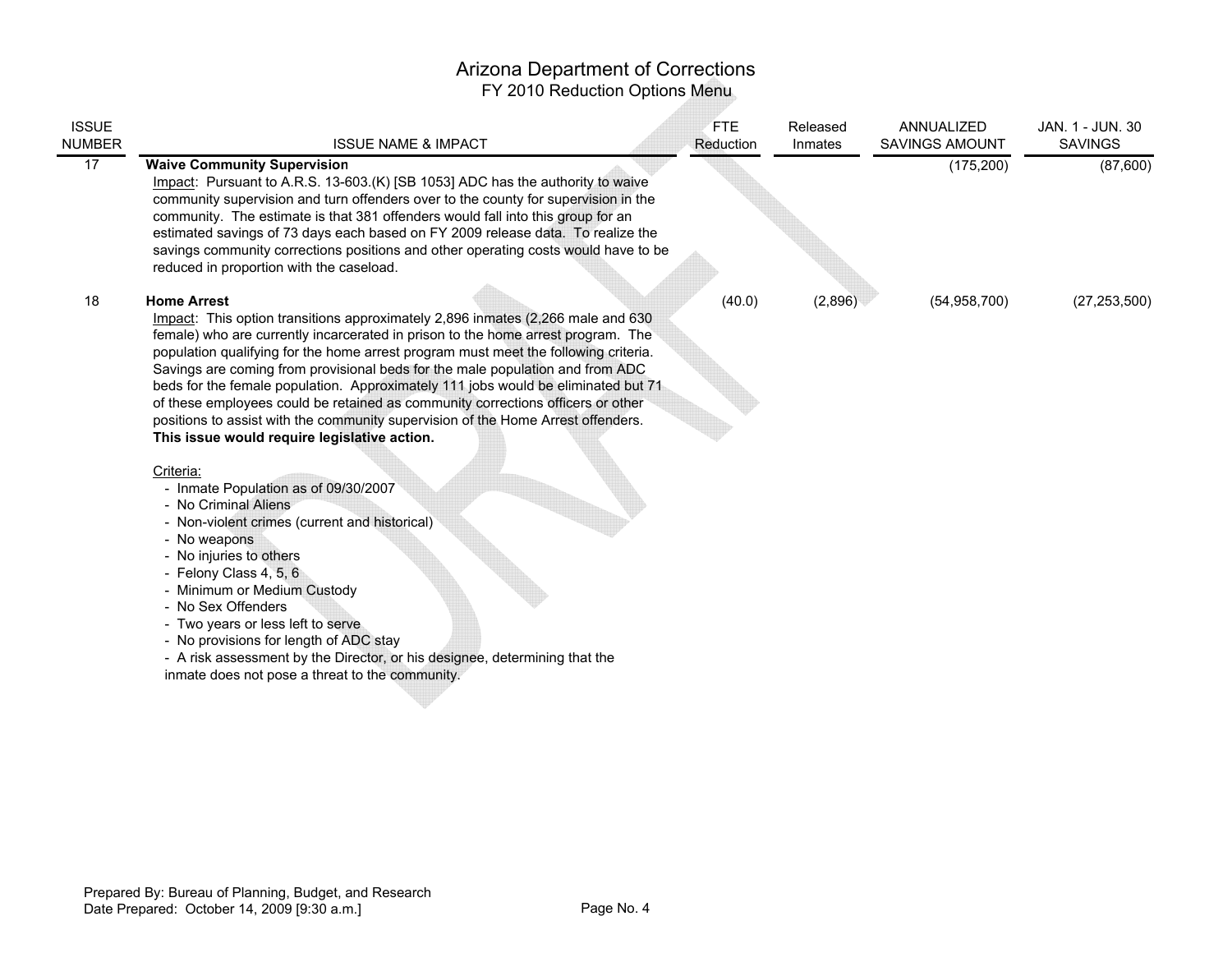| <b>ISSUE</b><br>NUMBER | <b>ISSUE NAME &amp; IMPACT</b>                                                                                                                                                                                                                                                                                                                                                                                                                                                                                                                                                                                                                                                                         | <b>FTE</b><br>Reduction | Released<br>Inmates | ANNUALIZED<br><b>SAVINGS AMOUNT</b> | JAN. 1 - JUN. 30<br><b>SAVINGS</b> |
|------------------------|--------------------------------------------------------------------------------------------------------------------------------------------------------------------------------------------------------------------------------------------------------------------------------------------------------------------------------------------------------------------------------------------------------------------------------------------------------------------------------------------------------------------------------------------------------------------------------------------------------------------------------------------------------------------------------------------------------|-------------------------|---------------------|-------------------------------------|------------------------------------|
| 19                     | <b>County Jail Incarceration - Confined Population</b><br>Impact: This option modifies the criminal code to require individuals who have been<br>sentenced to ADC and are serving one year or less in ADC to be returned to and<br>incarcerated in county jails rather than state prison. In FY 2010 it is estimated that<br>1,992 inmates that are currently confined in ADC will be returned to the counties<br>once the required legislation becomes effective. To attain this level of savings it is<br>estimated that 78 ADC employees would lose their jobs. This issue would require<br>legislative action.                                                                                     | (78.0)                  | (1,992)             | (40, 419, 700)                      | (20,043,700)                       |
| 20                     | <b>County Jail Incarceration - Admissions</b><br>Impact: Once legislation is enacted, if the length of incarceration a person will<br>actually serve in ADC is one year or less, the person shall be committed to the<br>custody of the county jail. The one year period is determined at the time of<br>sentencing after subtracting jail credits for time served. This change will result in flat<br>or negative growth for the ADC. Flat growth would allow the ADC to return 50% of<br>the FY 2010 funding associated with population growth. This issue would require<br>legislative action.                                                                                                      |                         |                     | (4,530,600)                         | (2,265,300)                        |
| 21                     | Truth-In-Sentencing Reduction to 25% - Felony Classes 4, 5, and 6<br>Impact: This option modifies Truth-In-Sentencing requirements for inmates that are<br>convicted of felony class 4, 5, and 6 from 85% to 25% of the prison sentence. ADC<br>projects that 4,689 inmates would be eligible for release January 1, 2010 if the<br>legislation is enacted. To attain this level of savings it is estimated that 704<br>employees would lose there jobs. Inmates that would qualify for home arrest and/or<br>county jail have been excluded from the analysis. This issue would require<br>legislative action. The impact of this change would jeopardize public safety<br>and ADC cannot support it. | (704.0)                 | (4,689)             | (98, 107, 300)                      | (49,053,700)                       |

#### Criteria:

- Inmate Population as of 09/30/2007
- No Criminal Aliens
- 
- Felony Class 4, 5, 6 Minimum or Medium Custody
- Does Not Include Life Sentences

Prepared By: Bureau of Planning, Budget, and ResearchDate Prepared: October 14, 2009 [9:30 a.m.]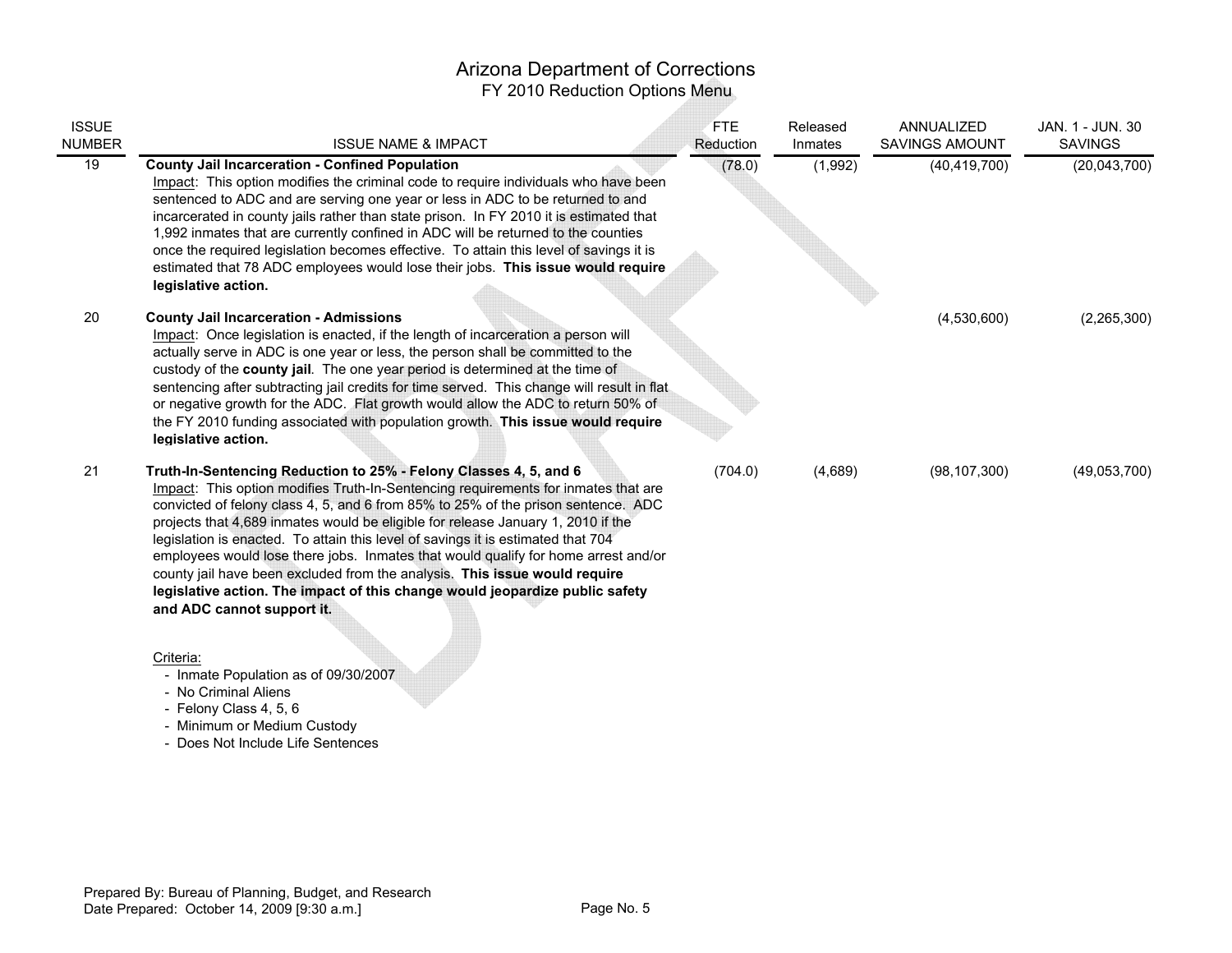| <b>ISSUE</b><br>NUMBER | <b>ISSUE NAME &amp; IMPACT</b>                                                                                                                                                                                                                                                                                                                                                                                                                                                                                                                                                                                                                                                                                                                                                                                                                                                                                                               | <b>FTE</b><br>Reduction | Released<br>Inmates | ANNUALIZED<br><b>SAVINGS AMOUNT</b> | JAN. 1 - JUN. 30<br><b>SAVINGS</b> |
|------------------------|----------------------------------------------------------------------------------------------------------------------------------------------------------------------------------------------------------------------------------------------------------------------------------------------------------------------------------------------------------------------------------------------------------------------------------------------------------------------------------------------------------------------------------------------------------------------------------------------------------------------------------------------------------------------------------------------------------------------------------------------------------------------------------------------------------------------------------------------------------------------------------------------------------------------------------------------|-------------------------|---------------------|-------------------------------------|------------------------------------|
| 22                     | Truth-In-Sentencing Reduction to 50% - Felony Classes 1, 2, and 3<br>Impact: This option modifies Truth-In-Sentencing requirements for non-violent<br>inmates that are convicted of felony class 1, 2, and 3 from 85% to 50% of the prison<br>sentence. ADC projects that 816 inmates would be eligible for release January 1,<br>2010 if the legislation is enacted. To attain this level of savings it is estimated that<br>141 employees would lose there jobs. Inmates that would qualify for home arrest<br>and/or county jail have been excluded from the analysis. This issue would require<br>legislative action. The impact of this change would jeopardize public safety<br>and ADC cannot support it.<br>Criteria:<br>- Inmate Population as of 09/30/2007<br>- No Criminal Aliens<br>- Non-violent crimes (current and historical)<br>- Felony Class 1, 2, 3<br>- Minimum or Medium Custody<br>- Does Not Include Life Sentences | (143.0)                 | (816)               | (16, 701, 700)                      | (8,350,900)                        |
| 23                     | <b>Criminal Alien Deportation - Confined Population</b><br>Impact: This option modifies current statute to allow criminal aliens to be released to<br>the custody and control of the United States immigration and naturalization service<br>with no criteria for percentage of sentence served. Currently, statute requires 50% of<br>the sentence to be served within ADC. In FY 2010 it is estimated that 2,415 criminal<br>aliens that are currently confined could be could be released to the custody and<br>control of the United States immigration and naturalization service once the required<br>legislation becomes effective. To attain this level of savings it is estimated that 407<br>employees would lose there jobs. This issue would require legislative action.<br>The impact of this change would jeopardize public safety and ADC cannot<br>support it.                                                               | (407.0)                 | (2, 415)            | (47, 712, 100)                      | (23,660,000)                       |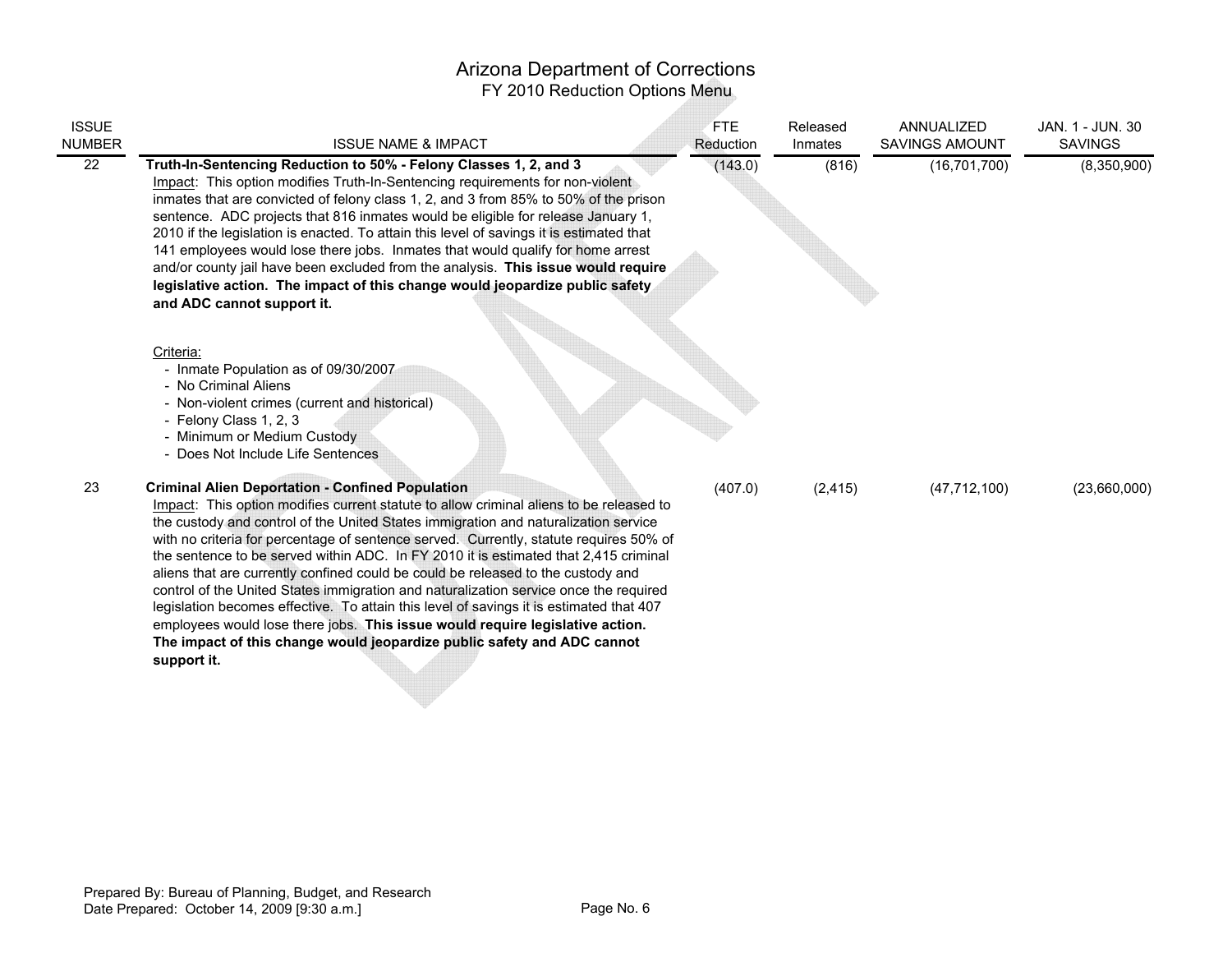| <b>ISSUE</b><br><b>NUMBER</b> | <b>ISSUE NAME &amp; IMPACT</b>                                                                                                                                                                                                                                                                                                                                                                                                                                                                                                                       | <b>FTE</b><br>Reduction | Released<br>Inmates | ANNUALIZED<br>SAVINGS AMOUNT | JAN. 1 - JUN. 30<br><b>SAVINGS</b> |
|-------------------------------|------------------------------------------------------------------------------------------------------------------------------------------------------------------------------------------------------------------------------------------------------------------------------------------------------------------------------------------------------------------------------------------------------------------------------------------------------------------------------------------------------------------------------------------------------|-------------------------|---------------------|------------------------------|------------------------------------|
| 24                            | Release of Violent Offenders - Population to be Determined<br>Impact: This population has not been quantified nor has criteria been established for<br>the release of violent offenders. Because ADC has exhausted its non-violent<br>population, this option is only considered to meet the 15% reduction requirement.<br>ADC does not support nor does it advocate early release for any violent offenders.<br>This issue would require legislative action. The impact of this change would<br>jeopardize public safety and ADC cannot support it. | <b>TBD</b>              | TBD                 | (24, 169, 500)               | (11,985,400)                       |
|                               | Total                                                                                                                                                                                                                                                                                                                                                                                                                                                                                                                                                | (1,529.0)               | (13,086)            | (307, 998, 600)              | (153, 368, 700)                    |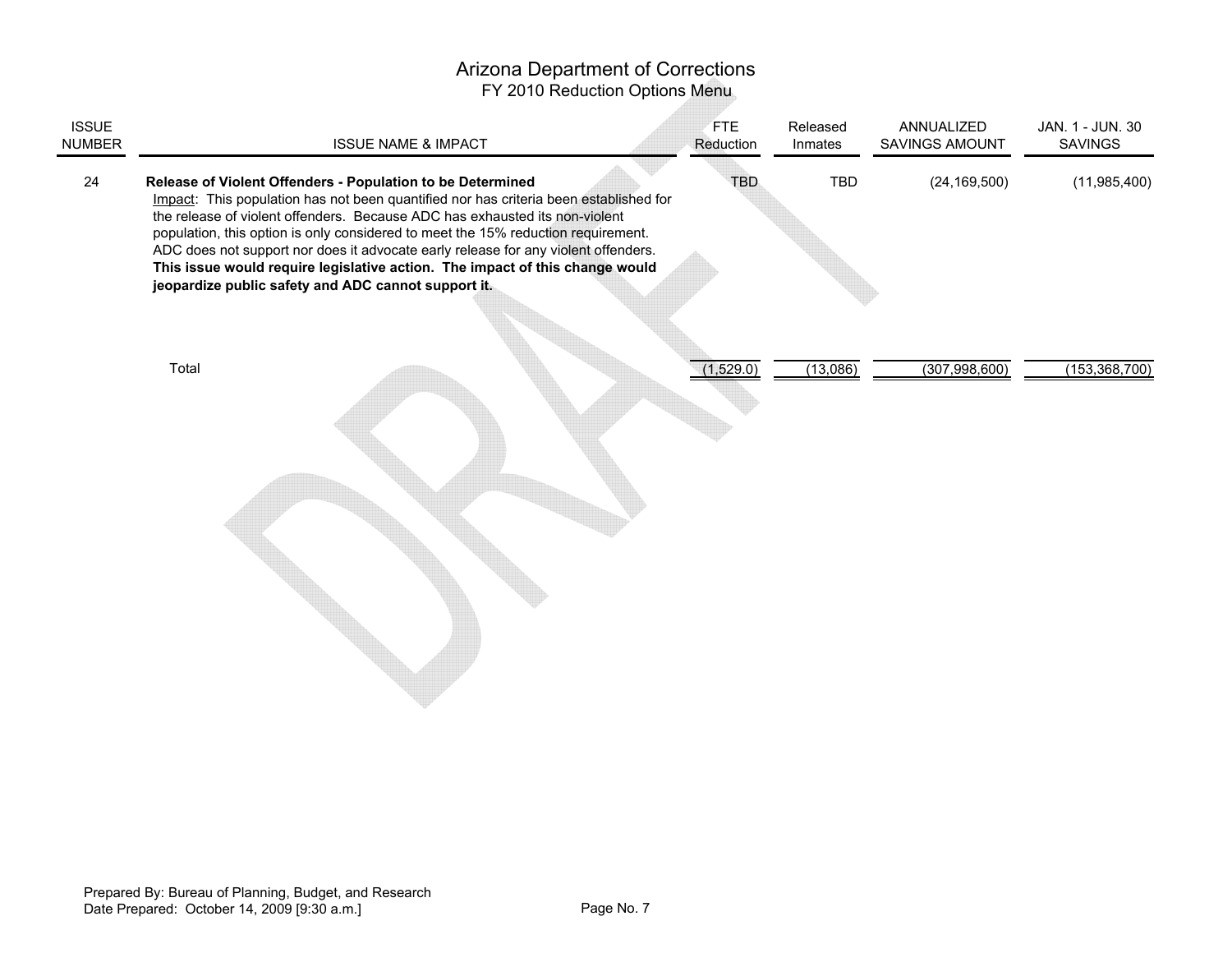#### **ARIZONA DEPARTMENT OF CORRECTIONSIDENTIFIED BED CLOSURES FOR LEGISLATIVE CHANGES**

|                                                     |                   |            |                          | Male Inmates   |                          | Female Inmates           |                |                          |                |
|-----------------------------------------------------|-------------------|------------|--------------------------|----------------|--------------------------|--------------------------|----------------|--------------------------|----------------|
| <b>ISSUE NAME</b>                                   |                   | <b>FTE</b> | Minimum                  | Medium         | Close                    | Max                      | Minimum        | Medium                   | Grand<br>Total |
| Home Arrest                                         |                   | 40.0       | 1,880                    | 386            |                          |                          | 574            | 56                       | 2,896          |
| County Jail Incarceration - Confined Population     |                   | 78.0       | 936                      | 792            |                          |                          | 208            | 56                       | 1,992          |
| Truth-In-Sentencing Reduction to 25%                |                   | 704.0      | 2,489                    | 1,735          |                          |                          | 382            | 83                       | 4,689          |
| Truth-In-Sentencing Reduction to 50%                |                   | 143.0      | 487                      | 158            |                          |                          | 152            | 19                       | 816            |
| Criminal Alien Deportation - Confined Population    |                   | 407.0      | 1,871                    | 374            | 66                       | 25                       | 76             | 3                        | 2,415          |
|                                                     |                   | 1,372.0    | 7,663                    | 3,445          | 66                       | $\overline{25}$          | 1,392          | 217                      | 12,808         |
| Prison Unit Closures (In Priority Order)            | Unit              |            |                          |                |                          |                          |                |                          |                |
|                                                     |                   |            |                          |                |                          |                          |                |                          |                |
| <b>MALE</b>                                         |                   |            |                          |                |                          |                          |                |                          |                |
| <b>Provisional Beds</b>                             |                   |            |                          |                |                          |                          |                |                          |                |
| CCA - Diamondback (Watonga, Oklahoma)               | N/A               | 0.0        | (1, 354)                 | (698)          |                          |                          |                |                          | (2,052)        |
| Cornell - Great Plains (Hinton, Oklahoma)           | N/A               | 0.0        | (1,280)                  | (480)          |                          |                          |                |                          | (1,760)        |
| CCA - Huerfano (Walsenburg, Colorado)               | N/A               | 0.0        |                          | (677)          |                          |                          |                |                          | (677)          |
| <b>Total Male Provisional Bed Closure</b>           |                   | 0.0        | (2,634)                  | (1, 855)       |                          |                          |                |                          | (4, 489)       |
| <b>ADC Beds</b>                                     |                   |            |                          |                |                          |                          |                |                          |                |
| ASPC-Douglas                                        | Gila              | (99.0)     | (922)                    |                |                          |                          |                |                          | (922)          |
| ASPC-Florence                                       | Picacho           | (55.0)     | (224)                    |                |                          |                          |                |                          | (224)          |
| ASPC-Florence                                       | Globe             | (81.0)     | (334)                    |                |                          |                          |                |                          | (334)          |
| <b>ASPC-Winslow</b>                                 | Apache            | (86.0)     | (414)                    |                |                          |                          |                |                          | (414)          |
| <b>ASPC-Douglas</b>                                 | Papago            | (50.0)     | (295)                    |                |                          |                          |                |                          | (295)          |
| <b>ASPC-Douglas</b>                                 | Maricopa          | (45.0)     | (205)                    |                |                          |                          |                |                          | (205)          |
| <b>ASPC-Douglas</b>                                 | Eggers            | (45.0)     | (240)                    |                |                          |                          |                |                          | (240)          |
| ASPC-Safford                                        | <b>Fort Grant</b> | (107.0)    | (892)                    |                |                          |                          |                |                          | (892)          |
| <b>ASPC-Winslow</b>                                 | Coronado          | (84.0)     | (676)                    |                |                          |                          |                |                          | (676)          |
| ASPC-Florence                                       | North Unit #2     | (34.0)     | (220)                    |                |                          |                          |                |                          | (220)          |
| ASPC-Florence                                       | East Unit         | (105.0)    | (726)                    |                |                          |                          |                |                          | (726)          |
| ASPC-Douglas                                        | Mohave            | (190.0)    | $\overline{\phantom{a}}$ | (927)          |                          |                          |                |                          | (927)          |
| ASPC-Douglas                                        | Complex           | (184.0)    |                          |                |                          |                          |                |                          |                |
| ASPC-Eyman                                          | Cook              | (95.0)     |                          | (620)          |                          |                          |                |                          | (620)          |
| <b>Total Male ADC Bed Closure</b>                   |                   | (1,260.0)  | (5, 148)                 | (1, 547)       | $\overline{\phantom{a}}$ | $\overline{\phantom{a}}$ | $\overline{a}$ | $\overline{\phantom{a}}$ | (6,695)        |
|                                                     |                   |            |                          |                |                          |                          |                |                          |                |
| <b>Total Male ADC Bed Closure</b>                   |                   | (1,260.0)  | (7, 782)                 | (3, 402)       | $\overline{a}$           | $\overline{a}$           |                | $\blacksquare$           | (11, 184)      |
| <b>FEMALE</b>                                       |                   |            |                          |                |                          |                          |                |                          |                |
| ASPC-Tucson                                         | <b>SACRC</b>      | (50.0)     |                          |                |                          |                          | (296)          |                          | (296)          |
| ASPC-Perryville                                     | Santa Cruz        | (113.0)    |                          |                |                          |                          | (1,096)        |                          | (1,096)        |
| ASPC-Perryville                                     | Lumley            | (20.0)     |                          |                |                          |                          |                | (232)                    | (232)          |
| <b>Total Female Medium</b>                          |                   | (183.0)    | $\sim$                   | $\overline{a}$ |                          | $\overline{a}$           | (1, 392)       | (232)                    | (1,624)        |
| <b>Home Arrest Oversight FTE</b>                    |                   | 71.0       |                          |                |                          |                          |                |                          |                |
| <b>Reduction In Force (RIF)</b>                     |                   | (150.0)    |                          |                |                          |                          |                |                          |                |
| <b>Eliminate the Sex Offender Treatment Program</b> |                   | (7.0)      |                          |                |                          |                          |                |                          |                |
| <b>TOTAL</b>                                        |                   | (1, 529.0) | (7, 782)                 | (3, 402)       |                          |                          | (1, 392)       | (232)                    | (12,808)       |
|                                                     |                   |            |                          |                |                          |                          |                |                          |                |
| Difference                                          |                   |            | (119)                    | 43             | 66                       | 25                       | $\overline{a}$ | (15)                     |                |